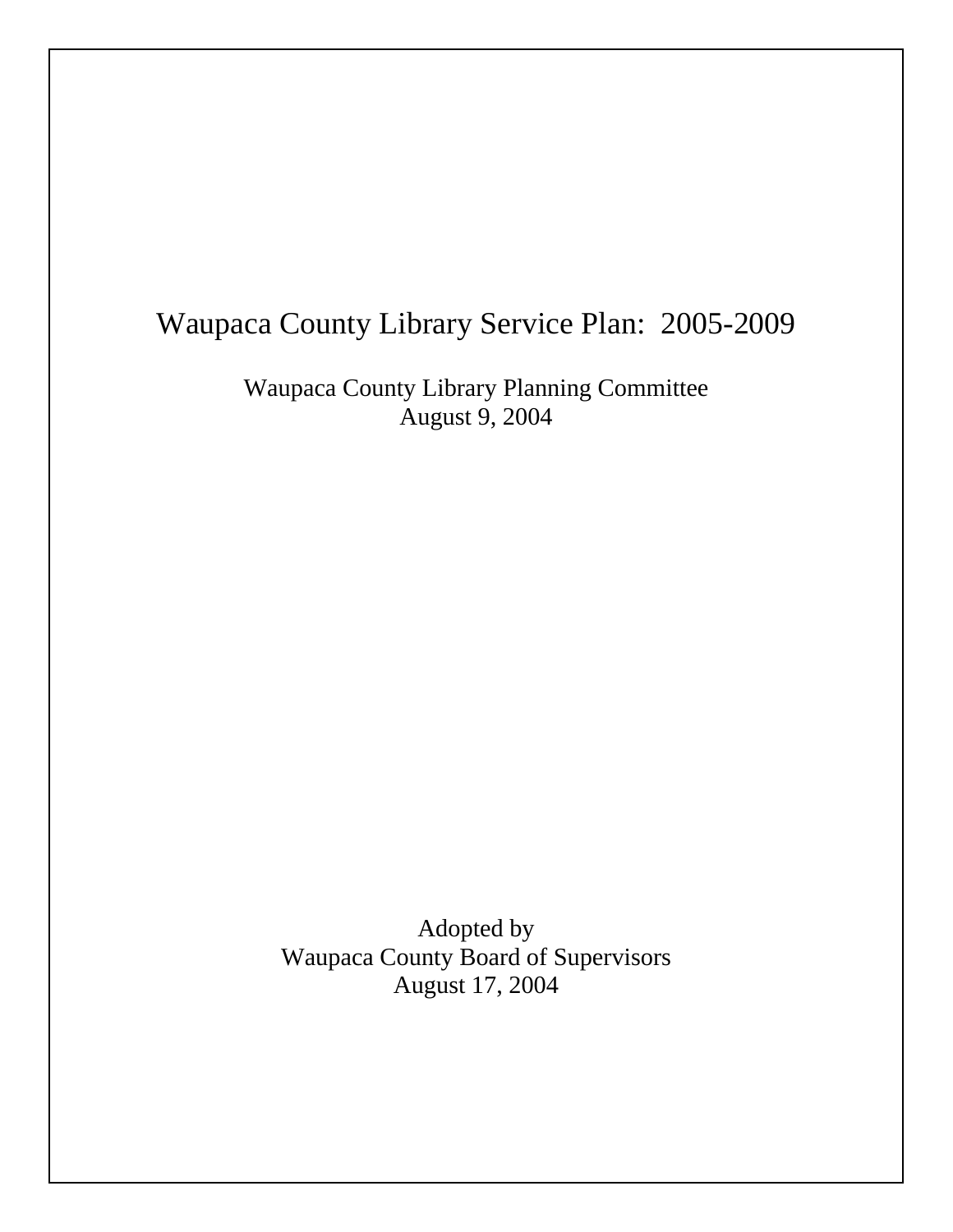# **Waupaca County Library Service Plan: 2005-2009**

## **Introduction**

Under Wisconsin law, counties that participate in public library systems are responsible for providing library services to county residents who reside outside of communities that maintain their own libraries. Because Waupaca County is a member of the Outagamie Waupaca Library System (OWLS), it is required to engage in regular planning to ensure that county residents have access to adequate library services.

While county library service plans can address any appropriate issues, *Wisconsin Statutes* Section 43.11 requires that the Waupaca County plan address at least the following:

- How public library service will be provided to residents of those municipalities in Waupaca County not maintaining a public library.
- The method and level of funding to be provided by the County in order to implement services described in the plan, including the reimbursement of municipal libraries for providing countywide library service.
- A method for allocating membership on the OWLS Board between Outagamie and Waupaca Counties.

In May and June 2004, the Waupaca County Board of Supervisors appointed a seven member Library Planning Committee. (See Appendix A.) The committee developed this plan, held a public hearing, and presented it to the County Board of Supervisors for approval. It is the committee's intent for this plan to supersede the *Waupaca County Library Service Plan: 2000-2004*.

## **Review of the 2000-2004 County Library Service Plan**

The Library Planning Committee's review of library service in Waupaca County indicates that the 2000-2004 Plan has been generally effective. Public libraries in the county have continued to do a good job of making high quality library services available to all residents of the county. Participation in OWLS has been good for public libraries and library service in the county, and OWLS has done a good job of coordinating countywide library service, including managing the annual budget process. The principles articulated in the 2000-2004 Plan (Appendix B) continue to be valid and have guided the development of this plan.

Compensation to municipal libraries continues to be the most significant issue that needs to be addressed by this plan. The committee has concluded that the current system of paying for library services (i.e., residents of communities with libraries support them through their local property taxes, and all other county residents pay for library service as part of their county taxes) has the potential to be fair and equitable for all parties. However, two specific problems have plagued the funding mechanism contained in the 2000-2004 Plan. Libraries are being compensated for a decreasing portion of their costs, and libraries are not being compensated at the same rate.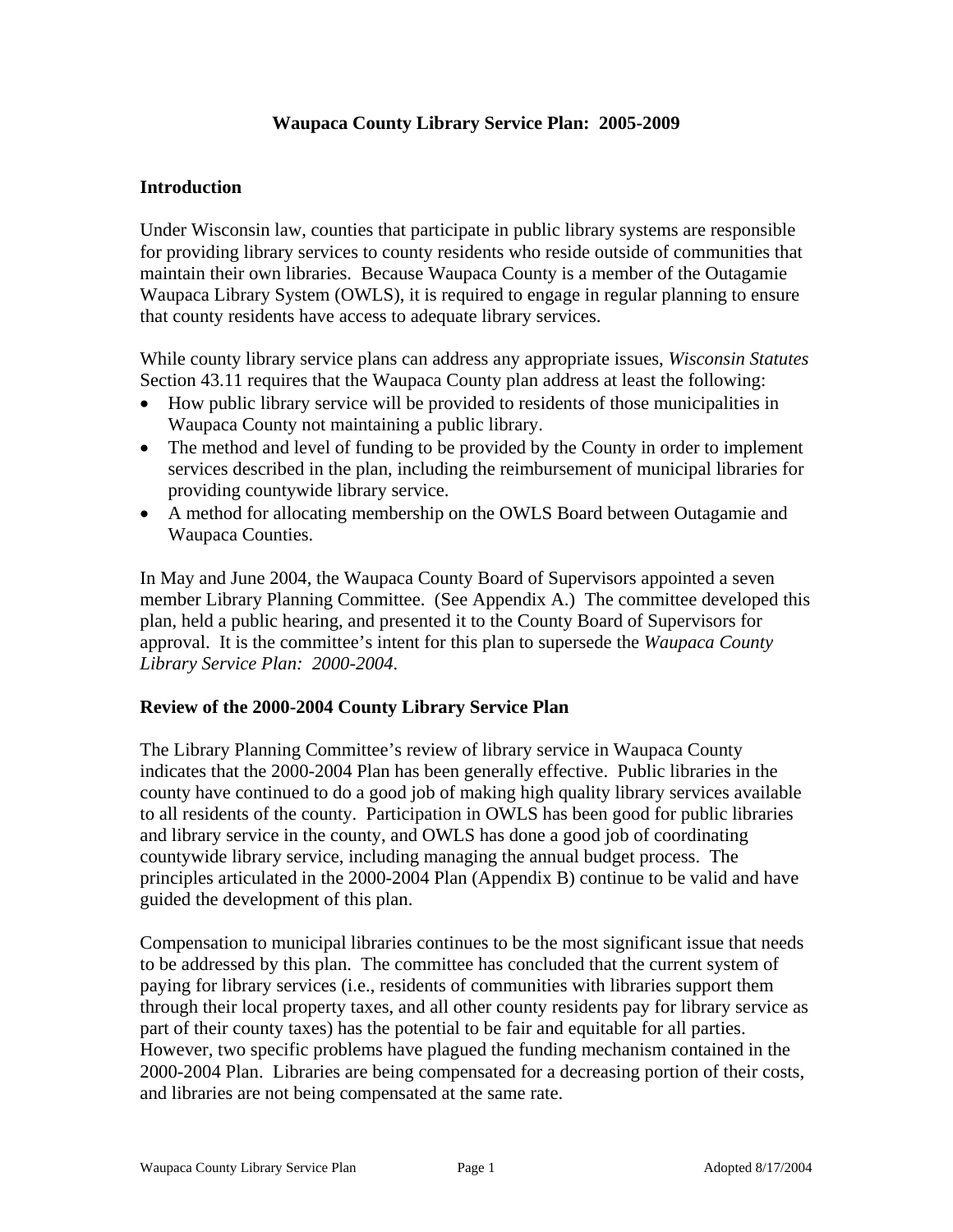The Committee also discussed another issue that faces some Waupaca County public libraries. Libraries in municipalities located near the county line often provide significant levels of service to residents of other counties without adequate compensation.

# Decreasing Funding Percentage

Because the amount and the cost of library service provided to the county by municipal libraries has increased more rapidly than the county's reimbursements, the county is paying a decreasing percentage of the funding formula.



Percentage for a given year represents the portion of costs actually paid.

A 2000-2004 Plan goal was to compensate public libraries at 100% of the funding formula. This year libraries will be compensated at an average rate of 79.6%. At the current rates of increase in library expenditures, library use, and county funding, county funding is likely to drop to the 70% statutory minimum by 2008 or 2009.

The fact that libraries are not fully compensated for the county service they provide also contributes to the disparity in the levels of support for library service between municipalities with libraries and the remainder of the county. A result of receiving less than 100% funding is that municipal residents provide higher levels of support to subsidize the use of their libraries by non-residents.

|                          | Per Capita | Tax Rate | \$100,000 Home |
|--------------------------|------------|----------|----------------|
| <b>Municipal Average</b> | \$48.71    | \$1.282  | \$128.20       |
| Waupaca County           | \$20.15    | \$0.360  | \$36.00        |
| Waupaca County - 100%    | \$23.68    | \$0.424  | \$42.40        |

## **Comparison of 2002 Library Support**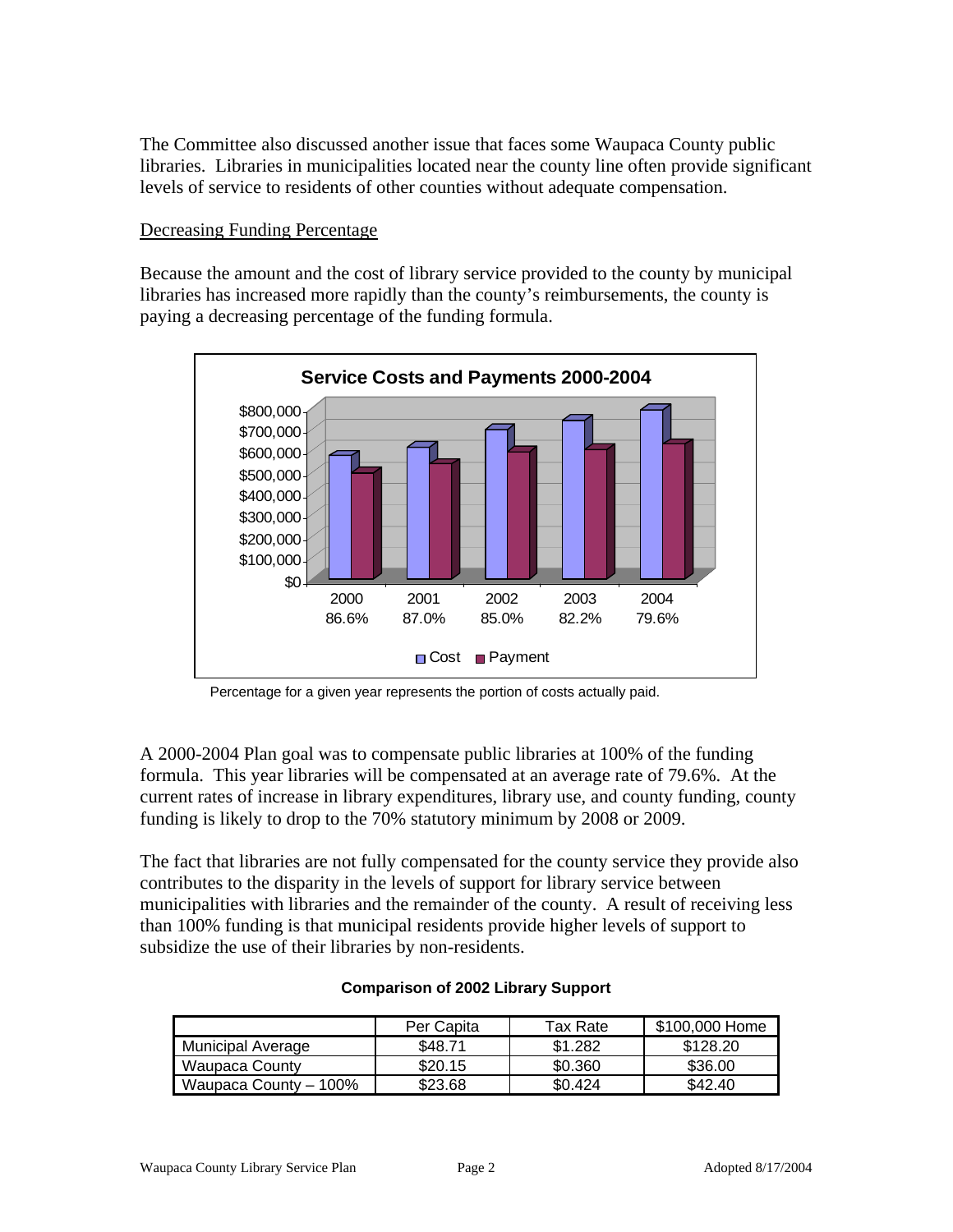# Variation in Funding Percentages

Under 2000-2004 Plan, Waupaca County began using the state's new statutory funding formula in place of the funding methodology adopted in 1992. The two formulas were very different from each other, and they produced significantly different results for individual libraries. Library payments for 2000, which were based on the old funding methodology, converted to levels ranging from 72% to 139% of the statutory formula.

The 2000-2004 Plan recognized that "the switch to the new formula would need to be gradual so that no libraries would be penalized by the change" and that it would be "likely to take a number of years to achieve full funding." The Plan also assumed that by increasing payments to libraries receiving less than 100% funding and freezing payments to libraries receiving more than 100% funding, the variation in funding percentages would be reduced over time while holding libraries harmless.

While the situation has improved, because service costs have increased more than anticipated and county payments did not increase as much as anticipated, there continue to be significant variations in funding percentages among the libraries.

| Year | Minimum % | No. $= 70\%^{2}$ | Maximum $\%^3$ | No. $> 100\%$ <sup>4</sup> |
|------|-----------|------------------|----------------|----------------------------|
| 2000 | 71.5      |                  | 139.2          |                            |
| 2001 | 70.0      |                  | 161.6          |                            |
| 2002 | 70.0      |                  | 151.9          |                            |
| 2003 | 73.4      |                  | 134.3          |                            |
| 2004 | 70.0      |                  | 152.5          |                            |

#### **Range of Funding Percentages**

 $\overline{1}$  $1$  Minimum funding percentage paid to any library

<sup>2</sup> Number of libraries receiving the statutory minimum funding level

<sup>3</sup> Maximum funding percentage paid to any library

<sup>4</sup> Number of libraries receiving more than 100% funding

Clearly, it is not equitable for some libraries to be regularly receiving reimbursements at a higher level than other libraries, and it does not appear that the current methodology would rectify this problem in the near future. Consequently, during last year's county budget deliberations the Finance Committee directed that the distribution of grants to libraries be reviewed and that libraries be brought "to equity by the 2007 budget year."

## **Recommended Funding Methodology**

The Planning Committee recommends the following funding methodology, which is based largely on a modification of the statutory funding formula:

- 1. Determine Each Library's Cost of Service
	- a. A library's total operating expenditure in a given year, less capital expenditures and expenditures from federal sources, fines, fees, gifts, grants, or donations, is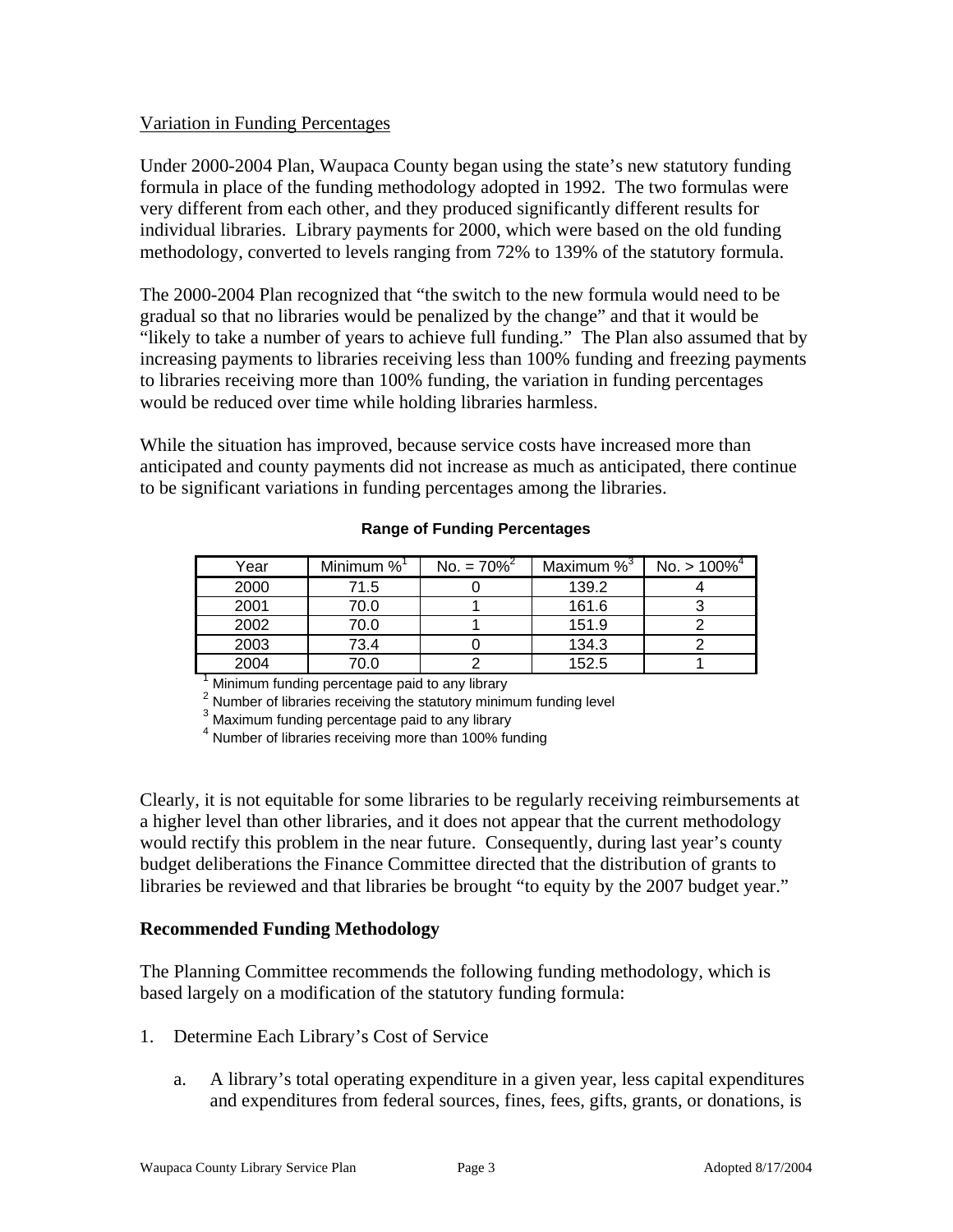divided by the total number of items loaned (i.e., circulation) during the same year to determine the library's cost per loan.

- b. A library's cost per loan is multiplied by its number of loans to county residents living in jurisdictions that do not maintain libraries to determine the library's cost of service provided to the county.
- 2. Determine Minimum and Maximum Funding Percentages (2005 2006)

For the 2005 and 2006 budgets, minimum and maximum funding percentages will be established in order to work toward funding all libraries at the same level in 2007. Beginning in 2007, all libraries will be funded at the same level, and this step will no longer be necessary.

- 3. Determine Each Library's Payment
	- a. All libraries must receive an amount at least equal to the minimum funding level. Any library that was paid an amount during the previous budget year that is less than the minimum funding level will have its appropriation increased to the minimum funding level for the current year.  $(2005 - 2006)$
	- b. No library can receive an amount more than the maximum funding level. Any library that was paid an amount during the previous budget year that is more than the maximum funding level will have its appropriation reduced to the maximum funding level for the current year.  $(2005 - 2006)$
	- c. All other libraries (i.e., libraries receiving more than the minimum and less than the maximum funding level) will receive the same appropriation that was received during the previous budget year. (2005 – 2006)
	- d. All libraries will receive payments at the same funding level.  $(2007 2009)$
	- e. Each library's payment under the county formula will be compared to the statutory minimum funding level for that library. If a library's funding under the county's formula is less that the required state minimum, its appropriation will be increased to the required minimum amount.  $(2005 - 2009)$
- 4. Beginning in 2008, and in each succeeding year, the budget request shall contain an amount sufficient to increase the overall funding level by at least 1% in order to work toward achieving a 100% funding level.
- 5. Annually, OWLS will coordinate the budget request process and the distribution of the budget appropriation.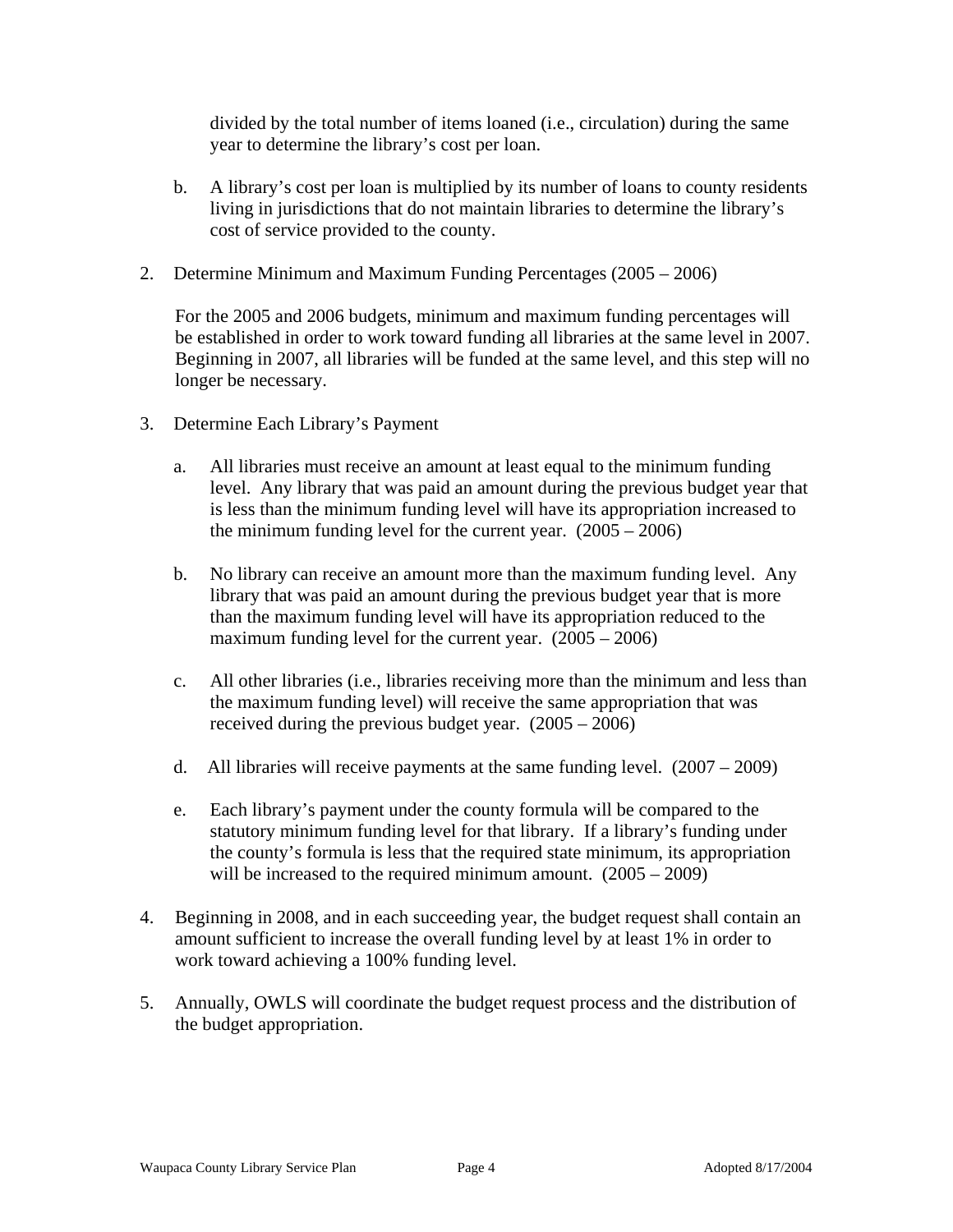6. The OWLS Board will monitor the effectiveness of this funding methodology and recommend any changes to the Waupaca County Finance Committee. In 2009, this methodology will be evaluated by a new County Library Planning Committee.

# Rationale

It is recommended that the funding methodology be based only upon municipal costs. The Planning Committee supports the philosophy that Waupaca County should be reimbursing the cities and villages for their actual governmental costs, not for library operating costs that are supported by gifts, grants, donations, or miscellaneous income generated by the library. This change will increase the county's overall funding level and make it easier to achieve the goal of providing 100% funding. This approach also provides a more equitable distribution of county funding because some libraries receive significantly more non-governmental funding than others.

In order to get all libraries to the same funding level, it will be necessary to set minimum and maximum funding percentages for the next two years. Unless the county increases its annual library budgets significantly during this period, some libraries will receive cuts in their appropriations. It can be argued that this is appropriate because they have been receiving a higher level of funding than other libraries in the county.

Finally, it is recommended that OWLS continue to be the agent to coordinate the annual budget process.

# **Goals and Objectives**

Goal A: To continue membership in OWLS in order to ensure that all residents of Waupaca County have access to all library services provided by all public libraries in the county and library system.

## Objectives:

- 1. Waupaca County shall regularly meet all statutory requirements in order to continue its membership in OWLS. (2005-2009)
- 2. Waupaca County shall regularly appoint five members to the OWLS Board in accordance with this plan and with Section 43.19, *Wisconsin Statutes.* (2005-2009)
- 3. Waupaca County shall designate the OWLS Board to coordinate the implementation of countywide library services. (2005-2009)
- 4. Waupaca County shall encourage all municipal libraries in the county to continue their memberships in OWLS. (2005-2009)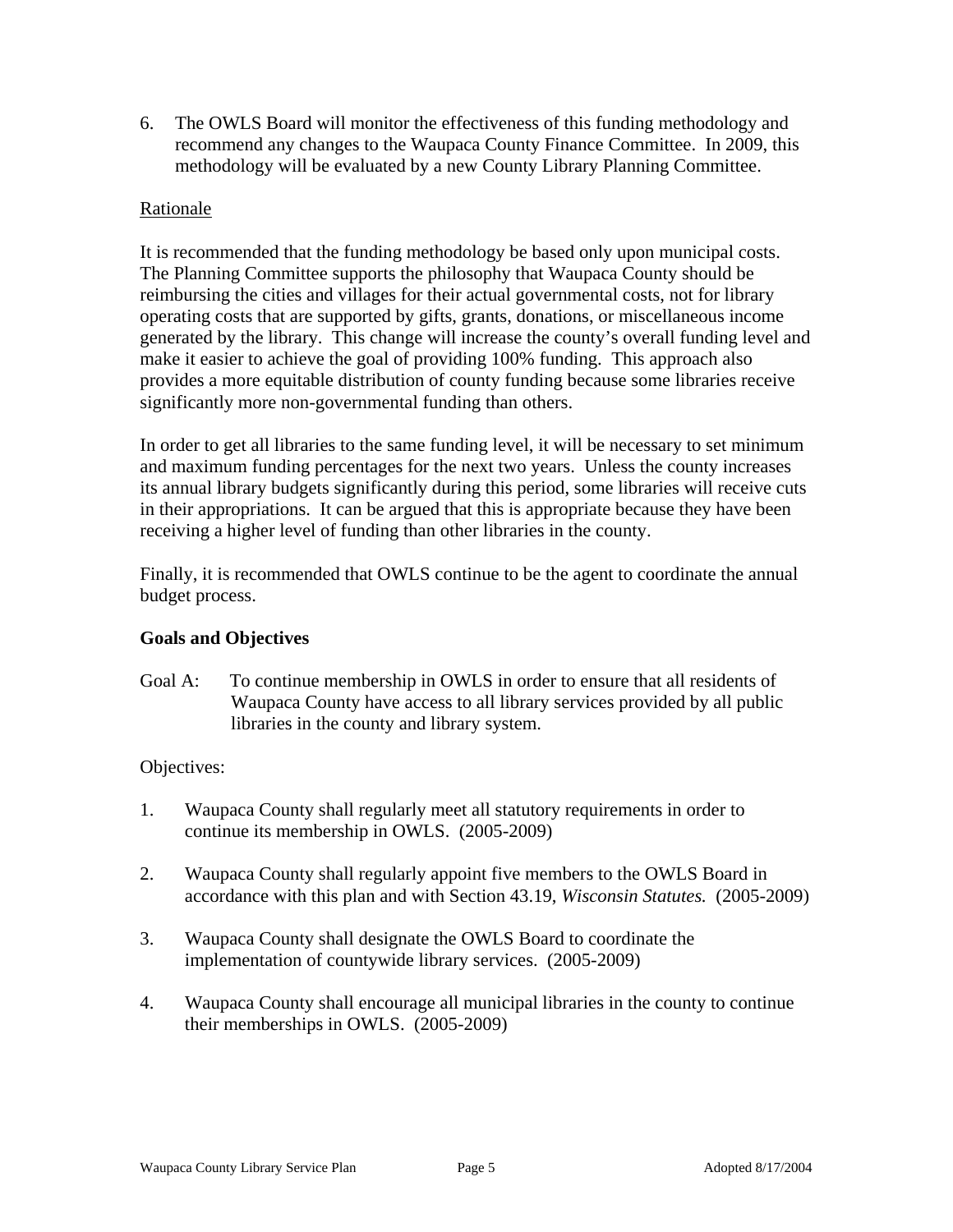- 5. OWLS shall continue working with neighboring systems and counties to resolve intersystem service inequities so that Waupaca County libraries are compensated adequately for providing services to residents of other systems. (2005-2009)
- Goal B: To compensate public libraries at 100% of the funding methodology included in this plan for providing service to county residents residing in jurisdictions without local libraries.

## Objectives:

- 1. OWLS shall annually collect circulation and expenditure data from municipal public libraries in the county and prepare a library budget request based on the County's funding methodology. (2005-2009)
- 2. OWLS shall annually submit the library budget request to Waupaca County in accordance with county and statutory deadlines. (2005-2009)
- 3. Waupaca County shall annually appropriate funding to compensate municipal libraries for providing services to residents of jurisdictions without local libraries. (2005-2009)
- 4. Waupaca County shall pay its annual library appropriation to OWLS for distribution to the appropriate municipal libraries. (2005-2009)
- Goal C: To engage in continuous planning and education regarding the provision of public library services to Waupaca County residents.

## Objectives:

- 1. The OWLS Board shall annually review this plan and shall forward to the County Board any recommended revisions. (2005-2009)
- 2. The County Board shall appoint a library planning committee to revise this plan or develop a new county library service plan whenever warranted. (2005-2009)
- 3. The County Board shall appoint a library planning committee to revise this plan or develop a new county library service plan. (2009)
- 4. OWLS shall regularly provide detailed statistical information to all municipal libraries about services provided to residents of all jurisdictions within the county. (2005-2000)
- 5. Waupaca County shall encourage all municipal libraries in the county to regularly share information with town and county officials about library use by their constituents. (2004-2009)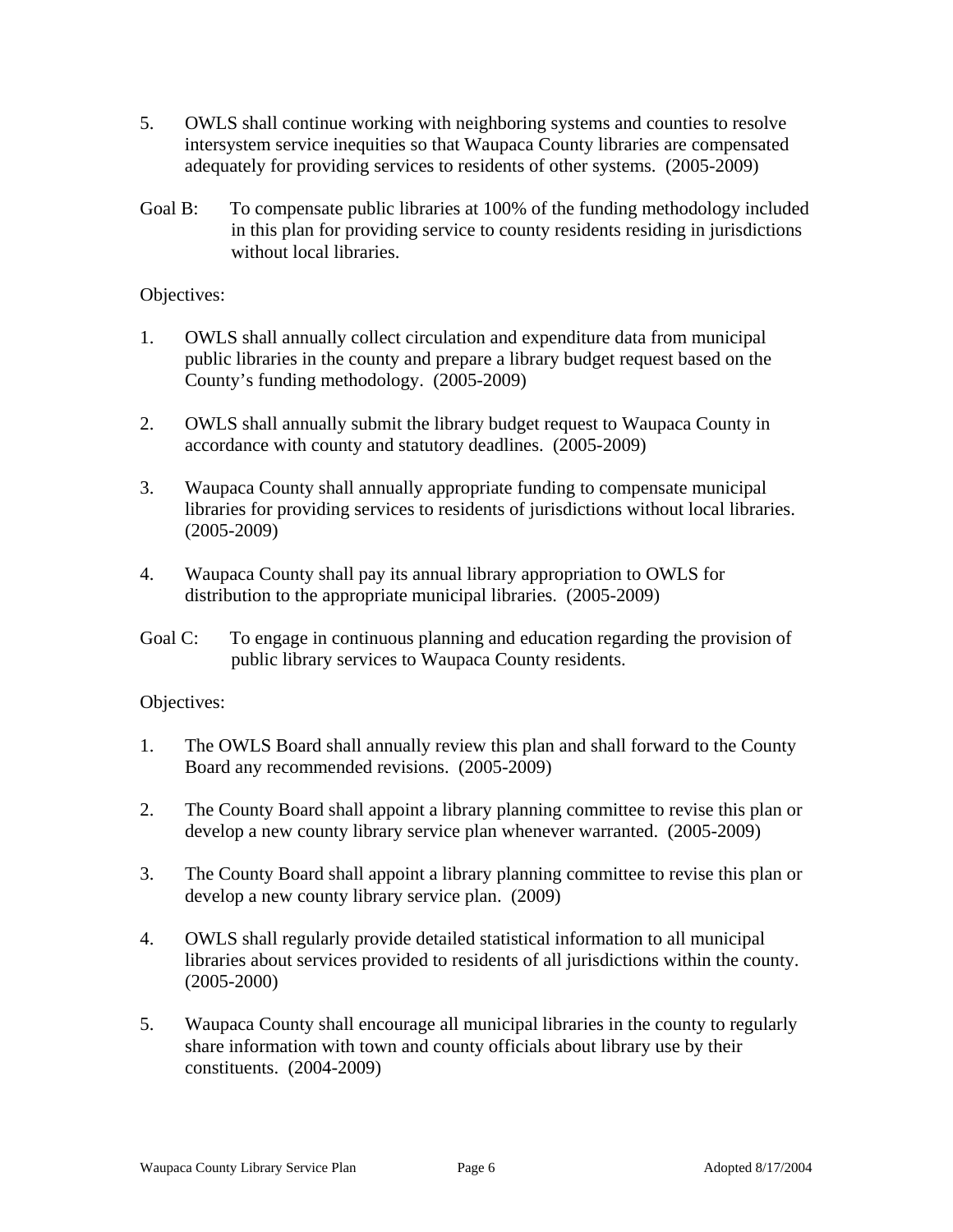# **Appendix A**

# **Waupaca County Planning Committee Members May 2004**

# Committee Members

Gary Barrington N5941 Summit Lane Manawa, WI 54949 (920) 596-2323

Larry Dieck 1010 NE 3rd Street Marion, WI 54950 (715) 754-5857

Kay M. Hillskotter P.O. Box 191 Weyauwega, WI 54983 (920) 867-3395

Kathy Mitchell 74 Ninth Street Clintonville, WI 54929 (715) 823-4186

Kenneth Renning 1202 Oshkosh Street New London, WI 54961 (920) 982-5913

Brian Smith P.O. Box 6 Waupaca, WI 54981 (715) 258-4282

Howard Trudell 295 S Grove Street Iola, WI 54945 (715) 445-3802

# **Support for Committee**

Rick Krumwiede Outagamie Waupaca Library System 225 North Oneida Street Appleton, WI 54911 (920) 832-6190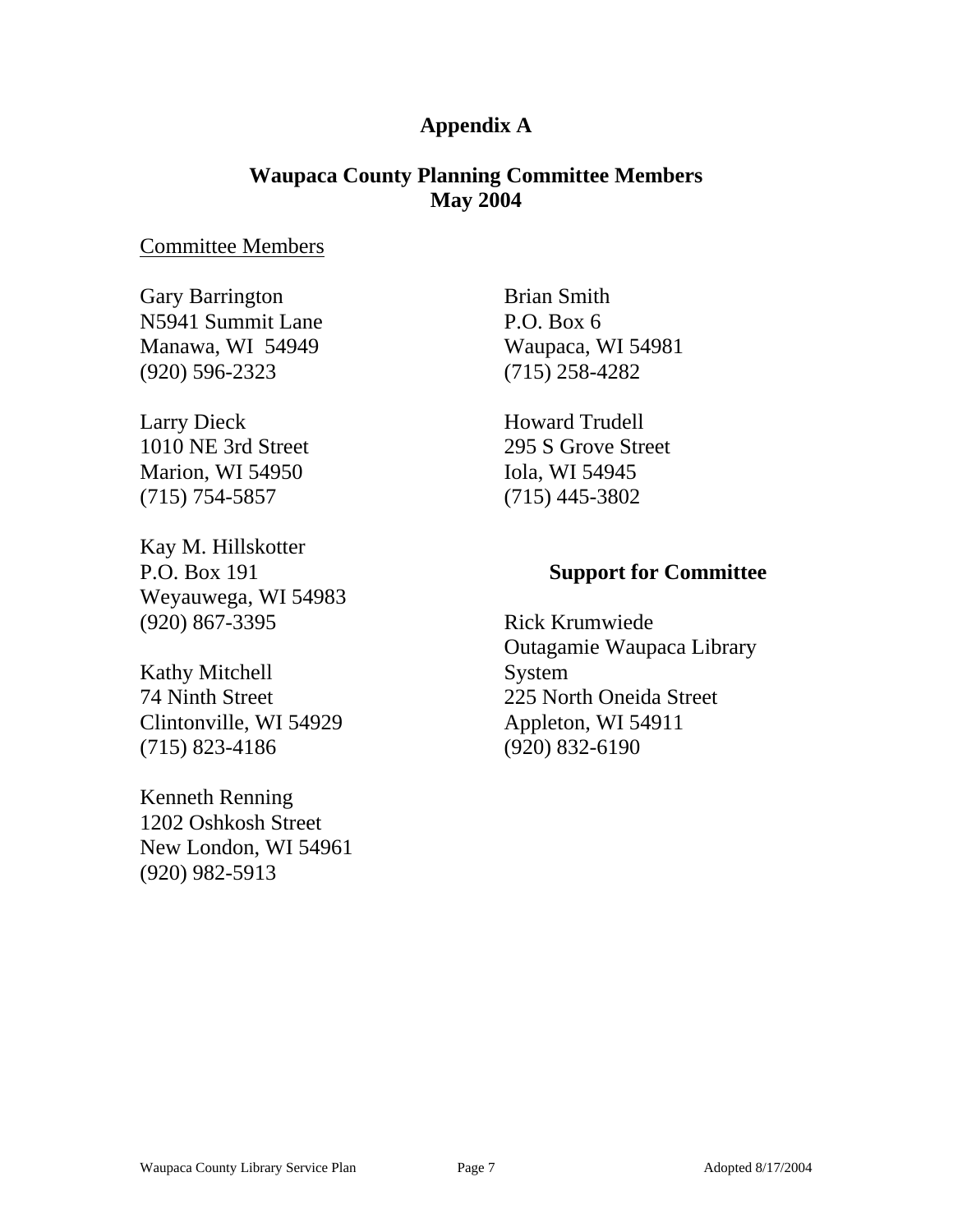# **Appendix B Guiding Principles**

In order to develop a plan, it is necessary to articulate the underlying principles and assumptions that inform and shape the plan. This plan has been developed in the context of the principles and assumptions listed below. These principles are based on statutory requirements, history, or current practices.

- 1. All Waupaca County residents should have convenient access to high quality library services and should be free to use any public library in the county or library system.
- 2. Waupaca County should continue to rely on its existing municipal libraries to provide countywide library service. There is no need for the county to implement a new structure to provide additional library services.
- 3. The county has a responsibility to fairly compensate municipal libraries for providing countywide service.
- 4. The county should continue to contract with OWLS, and OWLS should continue to contract with the individual municipal libraries to ensure that countywide service is provided.
- 5. Public libraries within Waupaca County currently provide sufficient access to a high level of services. Any future county library service plans should attempt to preserve this level of access and services.
- 6. Because municipal libraries are making satisfactory efforts to provide appropriate services, this plan need not recommend any minimum service standards. However, all municipal libraries are encouraged to develop services in accordance with the *Wisconsin Public Library Standards*.
- 7. Local library boards have autonomous authority for determining local library service programs. This authority includes a responsibility to plan and deliver local library services in the most cost-effective manner possible.
- 8. Local libraries have a responsibility to collect and report the circulation and financial data used to determine county budget requests as accurately as possible.
- 9. Waupaca County encourages municipalities to appoint non-residents to their public library boards so that all county residents are represented in decision-making regarding library policies and operations.